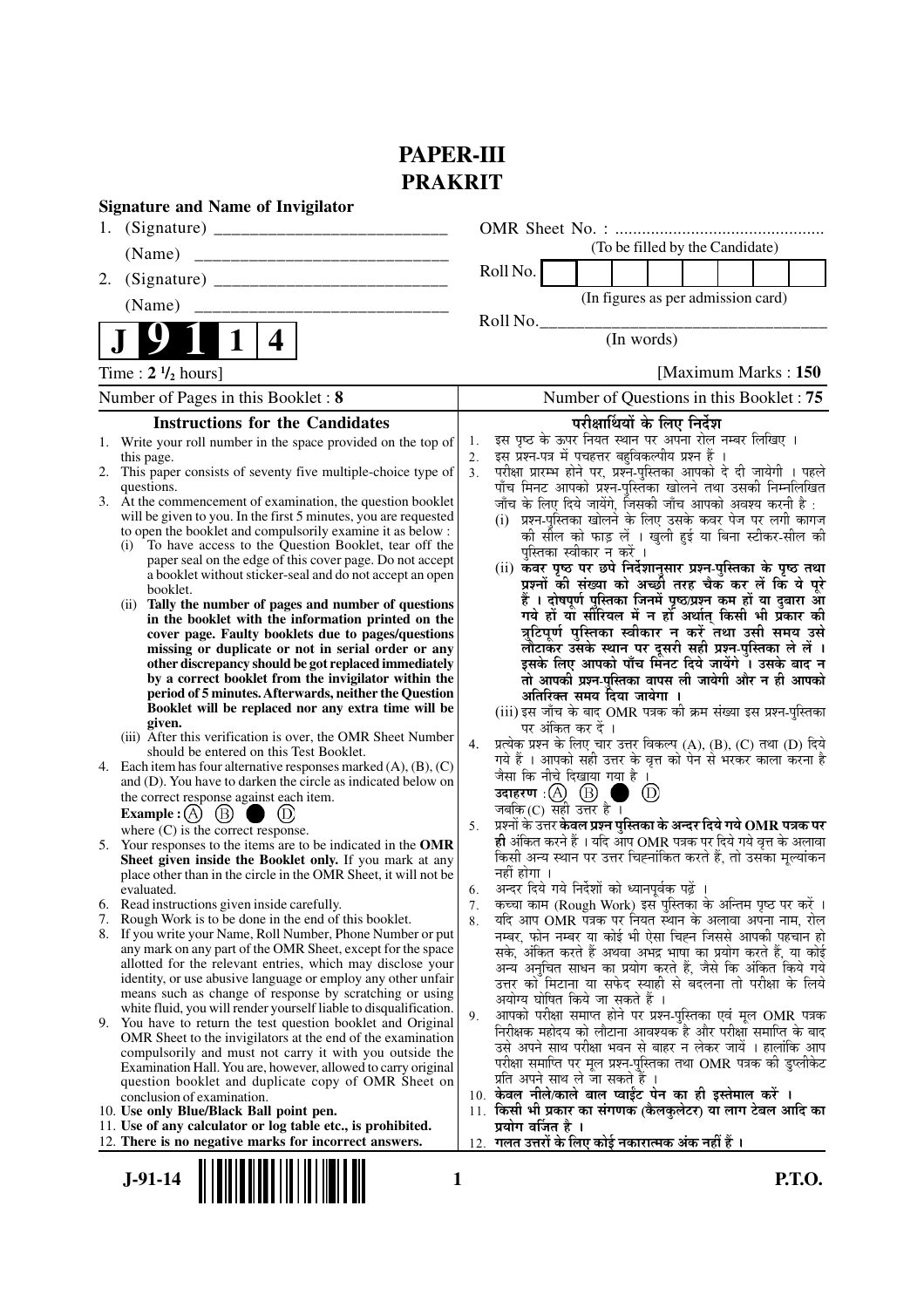## **PRAKRIT**  प्राकृत Paper **–** III पण्हपत्तं – III ¯ÖÏ¿®Ö¯Ö¡Ö **– III**

- **Note :** This paper contains **Seventy Five (75)** objective type questions, each question carrying **two (2)** marks. Attempt **all** the questions.
- **नोट**: इमम्मि पण्हपत्ते **पंचसत्तरी (75)** बहविकप्पियाणि पण्हाणि सन्ति । पत्तेगं पण्हं दवे (2) अंकस्स अत्थि । स**ळाणि** पण्हाणि कारियाणि ति ।
- **नोट**: इस प्रश्नपत्र में **पचहत्तर (75)** बह-विकल्पीय प्रश्न हैं । प्रत्येक प्रश्न के **दो (2)** अंक हैं । सभी प्रश्नों के उत्तर दीजिए ।
- **1.** This language is considered to be the basis in the development of the Rajasthān**i** language -राजस्थानी भाषा के विकास में इस भाषा को प्रमख आधार माना जाता है -
	- $(A)$  अपभ्रंश  $(B)$  तमिल
	- (C) कन्नड (D) वैदिक भाषा
- **2.** The earliest names of these two languages of the middle period are found in the Kuvalayamālākahao – कवलयमालाकहा में इन दो मध्ययगीन भाषाओं के प्रारम्भिक नाम मिलते हैं -
	- (A) बंगला-उड़िया (B) मरु-गुर्जर
	- $(C)$  मागधी-भोजपरी  $(D)$  मराठी-कोंकणी
- **3.** Prākrit verses are quoted as examples in this type of texts – प्राकृतभाषा की गाथाओं का उद्धरण दष्टान्तरूप में इस विधा के ग्रन्थों में प्राप्त है
	- $(A)$  रसायनशास्त्र  $(B)$  अर्थशास्त्र
	- (C) स्मृतिग्रन्थ (D) काव्यशास्त्र
- **4.** Without use of the Prākrit Language this type of ancient texts become incomplete - प्राकृत-भाषा के प्रयोग के बिना इस विधा के प्राचीन ग्रन्थ अपूर्ण हो जाते हैं
	- $(A)$  सूत्रग्रन्थ
	- $(B)$  नाटक ग्रन्थ
	- (C) स्तुतिकाव्य ग्रन्थ
	- (D) आयर्वेद ग्रन्थ



- **5.** The nature of the personality of 'Śakāra' in Mracchakatikam is मच्छकटिकं के पात्र 'शकार' के व्यक्तित्व का प्रमुख स्वभाव है -
	- $(A)$  असम्बद्ध प्रलाप करना
	- (B) घमण्डरहित कथन करना
	- $(C)$  दयालता
	- (D) पराक्रमी होना
- **6.** The Hāth Igumpha inscription begins with

हाथीगुंफा शिलालेख इससे प्रारम्भ होता है

- $(A)$ णमो उसहजिणं
- $(B)$  णमो अरहंताणं
- $(C)$ णमो तथागतो
- $(D)$  णमो भगवतो
- **7.** Match each author from Unit-I and his work from Unit-II : यनिट-I से ग्रन्थकार एवं युनिट-II से उनके ग्रन्थ का मिलान कीजिए :<br>प्रान्ध प

| द्रयाश्रयमहाकाव्य       |  |  |  |  |  |  |  |
|-------------------------|--|--|--|--|--|--|--|
|                         |  |  |  |  |  |  |  |
| कसायपाहुड               |  |  |  |  |  |  |  |
| पउमचरियं                |  |  |  |  |  |  |  |
|                         |  |  |  |  |  |  |  |
| सही उत्तर को पहचानिये : |  |  |  |  |  |  |  |
| $(ii) + (b)$            |  |  |  |  |  |  |  |
| $(iv) + (d)$            |  |  |  |  |  |  |  |
|                         |  |  |  |  |  |  |  |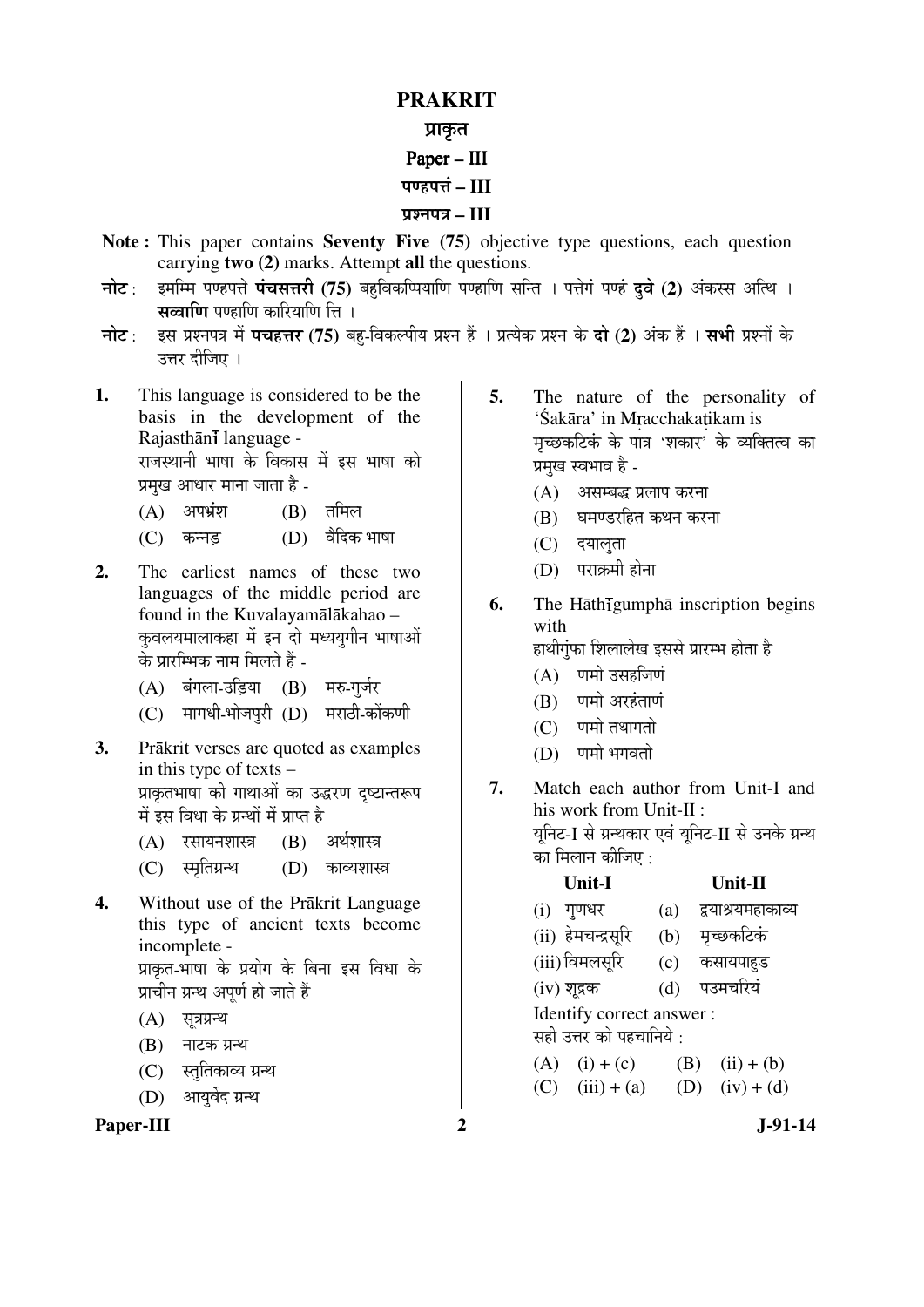- 8. The compound of the word 'जिदिन्दियो'  $i<sub>s</sub>$ 'जिदिन्दियो' पद में यह समास है -
	- $(A)$  द्विग्  $(B)$  बहुब्रीहि
	- (C) द्वन्द्व (D) तत्पुरुष
- 9. The language used in the प्रश्नव्याकरण is

प्रश्नव्याकरण सत्र में प्रयुक्त भाषा यह है

- (A) शौरसेनी (B) दाक्षिणात्या
- (C) आवन्ती (D) अर्धमागधी
- **10.** This language is known as the language where 'u' is used in major. इसे उकार बहल-भाषा के रूप में जाना जाता है ।
	- $(A)$  अपभ्रंश  $(B)$  अर्धमागधी
	- (C) जैन महाराष्ट्री (D) मागधी
- **11.** This statement is correct यह कथन सत्य है -
	- $(A)$  प्राकृत की उत्पत्ति द्राविडी भाषा से हई है ।
	- $(B)$  प्राकृत में कोई ध्वनि परिवर्तित नहीं होती हे ।
	- (C) प्राकृत एवं संस्कृत में भिन्नता नहीं है।
	- (D) प्राकृत में ऋ सू, ऐ, औ स्वर नहीं होते हैं ।
- **12.** Inter-vocalic '<sup> $\alpha$ </sup> is changed into Shauraseni Prakrit as स्वर मध्यवर्ती 'थ' का शौरसेनी प्राकृत में यह परिवर्तन होता है
	- $(A)$   $\overline{\epsilon}$   $(B)$   $\overline{q}$  $(C)$  ध  $(D)$  द
- 13. 'नर' becomes 'नल' in this Prakrit 'नर' शब्द इस प्राकृत में 'नल' रूप में मिलता Æîü
	- $(A)$  अर्धमागधी  $(B)$  मागधी
	- $(C)$  महाराष्ट्री  $(D)$  पैशाची
- **14.** यथाख्याजं becomes अहक्खायं in this Prākrit

यथाख्याजं इस प्राकृत में अहक्खायं होता है

- $(A)$  मागधी  $(B)$  अर्धमागधी
- (C) महाराष्ट्री (D) शौरसेनी

- **15.** The case-ending in the word परिसाण is परिसाणं शब्द में यह विभक्ति है
	- (A) सप्तमी (B) द्वितीया<br>(C) प्रथमा (D) षष्ठी  $(C)$  प्रथमा
- 16. Shaurasen form of the word गच्छति is this शौरसेनी प्राकृत में गच्छति का यह रूप बनता है  $(A)$  गच्छउ  $(B)$  गम्मइ (C) गच्छदि (D) गच्छत
- **17.** विरहांक is the writer of विरहांक इस ग्रन्थ के लेखक हैं
	- $(A)$  कविदर्पण
	- $(B)$  गाहालक्खण
	- $(C)$  वृत्तजातिसमच्चय
	- (D) प्राकृत पैंगलम
- **18.** The total number of Gāthās in the Gāhālakkhanam is -गाहालक्खणं में कुल गाथाओं की संख्या है (A) 92 (B) 46 (C) 330 (D) 180
- 19. The consonant 'त' in the word भरत is changed in Maharashtri Prakrit as - भरत शब्द का 'त' व्यंजन महाराष्ट्री प्राकृत में इस रूप में परिवर्तित होता है
	- $(A)$   $\bar{\epsilon}$  (B)  $\bar{A}$
	- $(C)$  य  $(D)$  द
- 20. Sanskrit चतुर्थी विभक्ति is changed in Prakrit as संस्कृत की चतर्थी विभक्ति प्राकृत में इस विभक्ति के रूप में परिवर्तित होती है  $(A)$  द्वितीया  $(B)$  चतर्थी (C) षष्ठी (D) पंचमी **21.** This Prakrit represents the language
- of the eastern part of India. यह भाषा पूर्वी भारत की प्राकृत है (A) शौरसेनी (B) पैशाची
	- (C) मागधी (D) महाराष्ट्री
- 22. Number of Ganadharas of Lord Mahāvira is भगवान् महावीर के गणधरों की संख्या है  $(A)$  चौदह (14)  $(B)$  बारह (12)
	- (C)  $\vec{\tau}$ स $(10)$  (D) ग्यारह $(11)$

**J-91-14 3 Paper-III**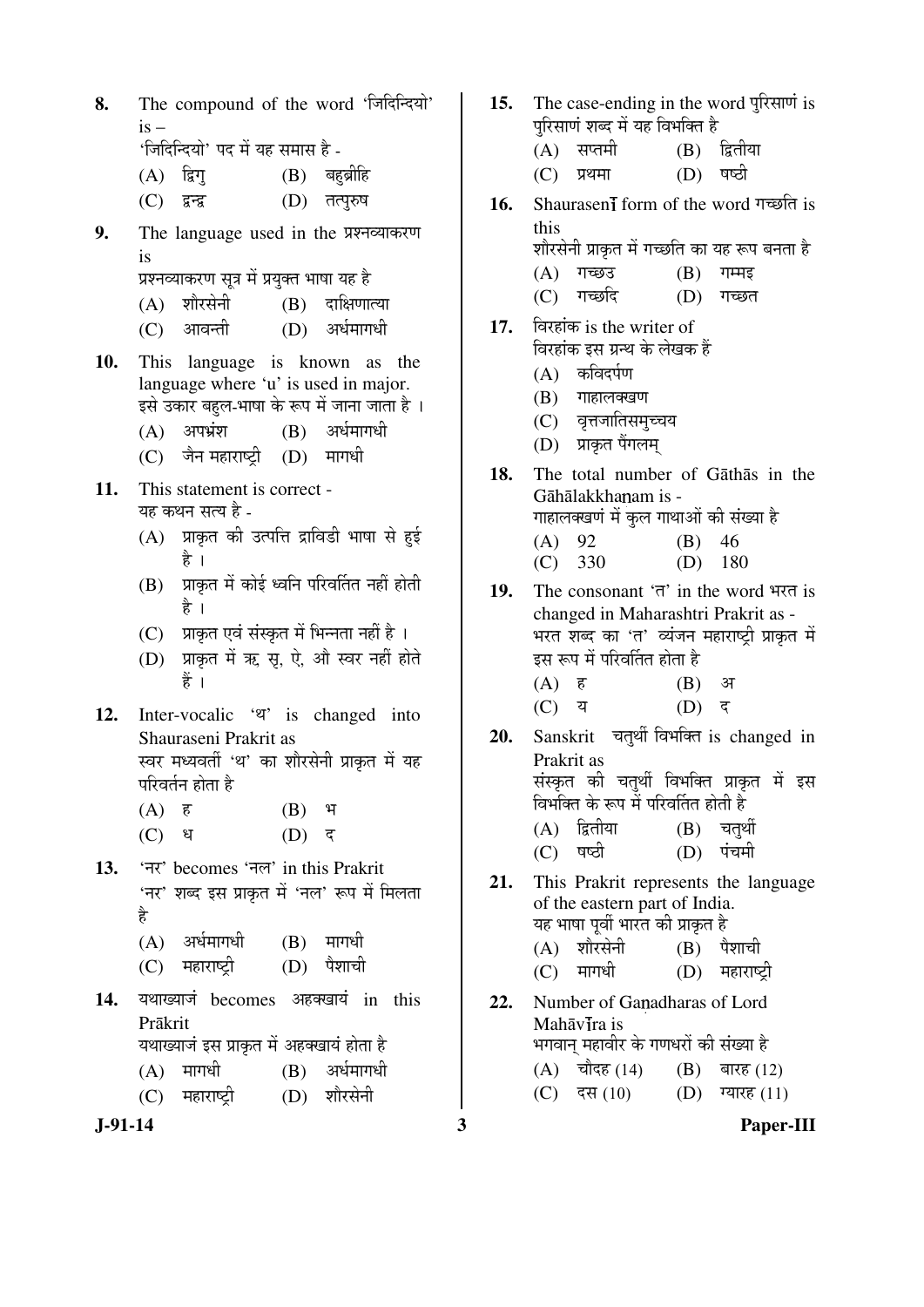- **23.** This is not a Saurasen I Agama text -यह शौरसेनी आगम ग्रन्थ नहीं है -
	- (A) कसायपाहडं (B) भगवतीसूत्र
	- (C) समयसारो (D) षट्खण्डागम
- 24. This text is composed by Yativ rsabha यह ग्रन्थ यतिवृषभ के द्वारा रचित है
	- $(A)$  मलाचार
	- (B) बारसाणवेक्खा
	- $(C)$  तिलोयपण्णत्ति
	- (D) दव्वसंगहो
- 25. 'उपासगदसांगसूत्त' deals with उपासगदसांगसूत्र में इनका वर्णन है
	- $(A)$  दस धर्मों का
	- (B) दस देशों का
	- (C) दस मुखों का
	- (D) दस श्रावकों का
- 26. 'तिलोयपण्णत्ति' text mainly deals with तिलोयपण्णत्ति ग्रन्थ मुख्य रूप से इसका वर्णन करता है
	- $(A)$  तीन रत्नों का
	- (B) तीन लोकों का
	- (C) तीन व्यक्तियों का
	- (D) तीन देवताओं का
- 27. 'गउडवहो' belongs to this type of literature. गउडवहो इस प्रकार का काव्य है
	- $(A)$  ऐतिहासिक काव्य
	- $(B)$  पौराणिक काव्य
	-
	- $(C)$  धार्मिक काव्य
	- (D) आध्यात्मिक काव्य
- 28. Time of सेतुबंध epic is सेतुबंध काव्य का रचना-काल है
	- $(A)$  दुसरी सदी ई.
	- $(B)$  तीसरी सदी ई.
	- (C) पाँचवीं सदी ई.
	- $(D)$  दसवीं सदी ई.
- 29. The poet of the 'सुरसुन्दरीचरिअं' is 'सुरसुन्दरीचरिअं' के कवि हैं
	- (A) हरिभद्रसुरि (B) देवेन्द्रसुरि
	- (C) जिनदत्तसरि (D) धनेश्वरसरि

## Paper-III **191-14**

- **30.** This commentary has been written by Amradevasūri on this text -आम्रदेवसुरि ने इस ग्रन्थ की वृत्ति लिखी है
	- $(A)$  आख्यानमणिकोश
	- (B) कहारयणकोस
	- $(C)$  गाहाकोस
	- (D) नाणपंचमी कहा
- **31.** An independent Text on Alankāra in Prakrit is - प्राकृत में लिखे गये स्वतंत्र अलंकार ग्रन्थ का नाम $\grave{\mathbf{r}}$  -
	- $(A)$  ध्वन्यालोक
	- $(B)$  अलंकार सर्वस्व
	- $(C)$  अलंकार दर्पण
	- (D) रसगंगाधर
- 32. 'पाइयलच्छीनाममाला' is written by -<u>पाइयलच्छीनाममाला के लेखक हैं -</u>
	- $(A)$  धनंजय  $(B)$  धनपाल
	- $(C)$  जगन्नाथ  $(D)$  रुप्यक
- **33.** The subject-matter of Rayanavatl $\overline{1}$  is -रयणावली का मुख्य विषय है -
	- (A) अलंकार (B) कोश (C) वृत्त (D) रस
- **34.** The second name of Desinamamala
- is देशीनाममाला का दुसरा नाम है -
	- $(A)$  कविदर्पण
	- (B) अलंकारदर्पण
	- (C) रयणावली
	- (D) प्राकृत पैंगलम
- 35. 'सत्थपरिण्णा' is the first chapter of 'सत्थपरिण्णा' इस ग्रन्थ का प्रथम अध्याय है
	- $(A)$  सत्रकृतांग  $(B)$  आचारांग
	- (C) समवायांग (D) उत्तराध्ययन
- **36.**  $\delta$   $\delta$   $\delta$   $\delta$  alleings to the category of Āgama Texts - आयारांग आगम ग्रन्थों की इस श्रेणी में आता है -
	- $(A)$  अंग  $(B)$  उपांग
	- (C) मूल (D) छेद
-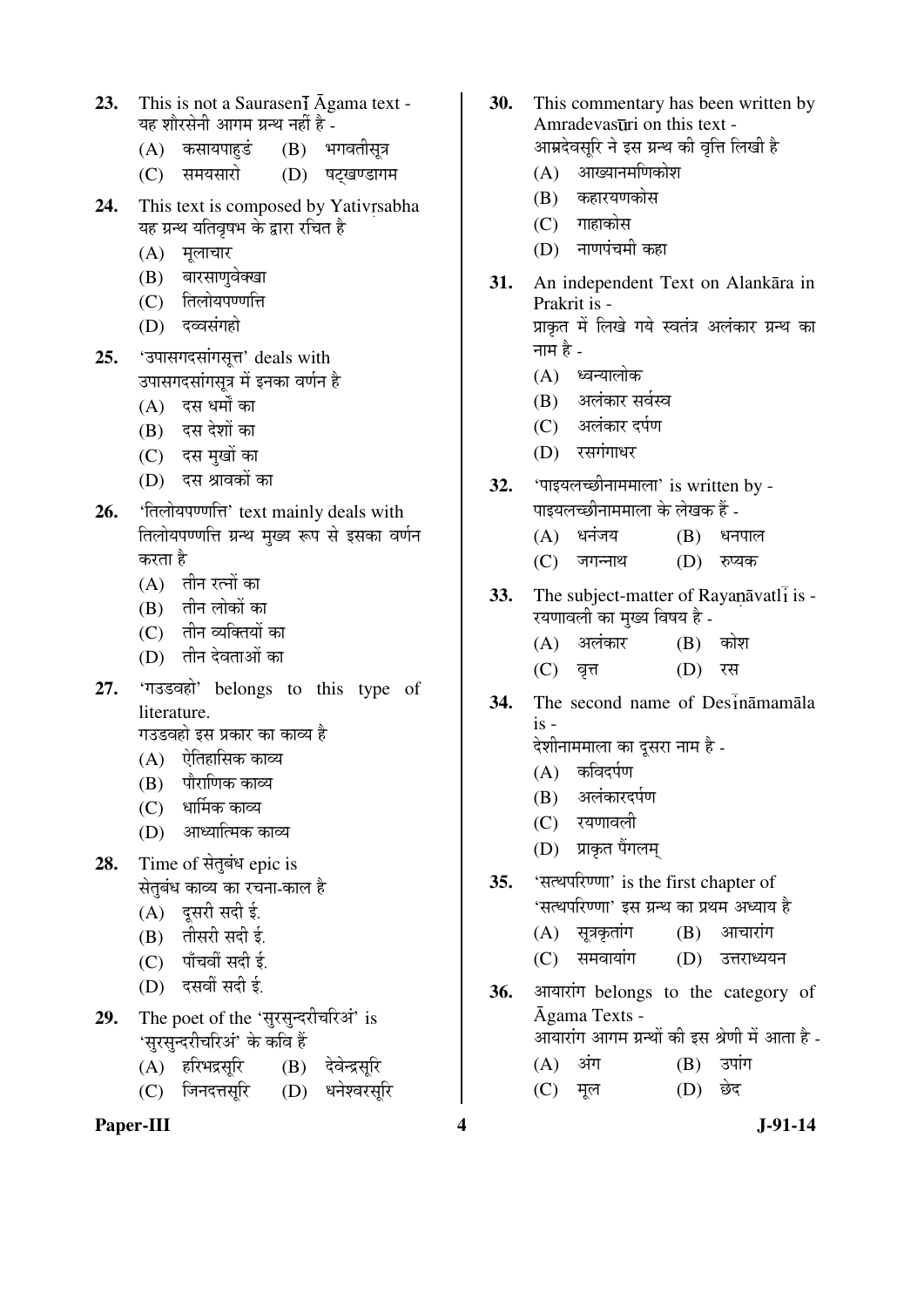- **J-91-14 5 Paper-III** 37. In the chapter 'केसि-गोयमिज्जं' these are called Agni - 'केसि-गोयमिज्जं' अध्याय में इनको अग्नि कहा गया है  $(A)$  रत्नमय  $(B)$  कषाय (C) इन्द्रिय (D) मन **38.** The dialogue between Kes<sup>1</sup> and Gotama was held at - केसी-गौतम के बीच वार्तालाप इस नगर में हुआ था (A) श्रावस्ती (B) राजगृह  $(C)$  नालन्दा $(D)$  वैशाली **39.** य श्रति occurs in this letter after the vowel a - पूर्व में अ-वर्ण एवं बाद में यह वर्ण रहने से य श्रति होती है  $(A)$  उ-वर्ण  $(B)$  इ-वर्ण (C) अ-वर्ण (D) इनमें से कोई नहीं **40.** The word पुरुष: is changed into Māgadhi Prakrit as मागधी प्राकृत में पुरुष: शब्द का यह रूप होता है  $(A)$  परिशो $(B)$  पुलिशे (C) पुरुशे (D) पलसो **41.** The significant चंपूकाव्य of Prakrit is प्राकृत का महत्त्वपूर्ण चंपुकाव्य है  $(A)$  समराइच्चकहा (B) कहाकोसपयरण (C) कवलयमालाकहा (D) पउमचरियं **42.** The author of 'कंसवहो' is 'कंसवहो' काव्य के लेखक हैं (A) हरिभद्र (B) पृष्पदंत (C) वसुनंदि (D) रामपाणिवाद **43.** This is not a Sattaka Text यह 'सड़क' ग्रन्थ नहीं है (A) कादम्बरी (B) श्रृंगारमंजरी (C) आनन्दसंदरी (D) रंभामंजरी
- **44.** The name of the country 'Bhardhavasa' is inscribed in this inscription - इस शिलालेख में देश का नाम 'भरधवस' (भारतवर्ष) उत्कीर्ण हुआ है - $(A)$  घटियाल शिलालेख (B) बडली शिलालेख  $(C)$  हाथीगुंफा शिलालेख  $(D)$  गिरिनार शिलालेख **45.** Disjunction of the word 'विस्ससोडढगई' becomes in this type - 'विस्ससोडढगई' का सन्धि-विच्छेद का सही रूप यह है  $(A)$  axe +  $\overline{3}$  axe +  $\overline{3}$   $\overline{3}$  $(B)$  aिस्सस + उडढगई  $(C)$  aिस्ससा + उडढगई  $(D)$  विस्ससा + ओड़ढगई **46.** Actual meaning of the word 'णिम्मणा' is 'णिम्मणा' शब्द का सही अर्थ यह है  $(A)$  मन सहित  $(B)$  निर्माण (C) निर्मल (D) मन रहित 47. 'मिहिलाए डज्झमाणीए न मे डज्झइ किंचण' This is the statement of उक्त पंक्ति इनके द्रारा कथित है  $(A)$  संभूत  $(B)$  गौतम (C) केसी (D) नमि **48.** The proper adjective of 'Samano' is 'समणो' का उपयुक्त विशेषण यह है  $(A)$  आरम्भी  $(B)$  समसह-दक्खो (C) भंगविहीणो (D) कसायजृत्तो **49.** Caujjāmadhamma is propagated by चातुर्यामधर्म इस तीर्थंकर के द्वारा प्रचारित है (A) ऋषभदेव (B) महावीर  $(C)$  शान्तिनाथ  $(D)$  पार्श्वनाथ 50. **"समसंयम खल सो कणइ जो मग्गे कणइ घर"** Who said this Gāthā to whom ? उपर्यक्त गाथा किसने किसको कही ?  $(A)$  महावीर ने गौतम को (B) गौतम ने जम्बस्वामी को (C) नमि राजर्षि ने देवेन्द्र को  $(D)$ ाौतम ने केसी को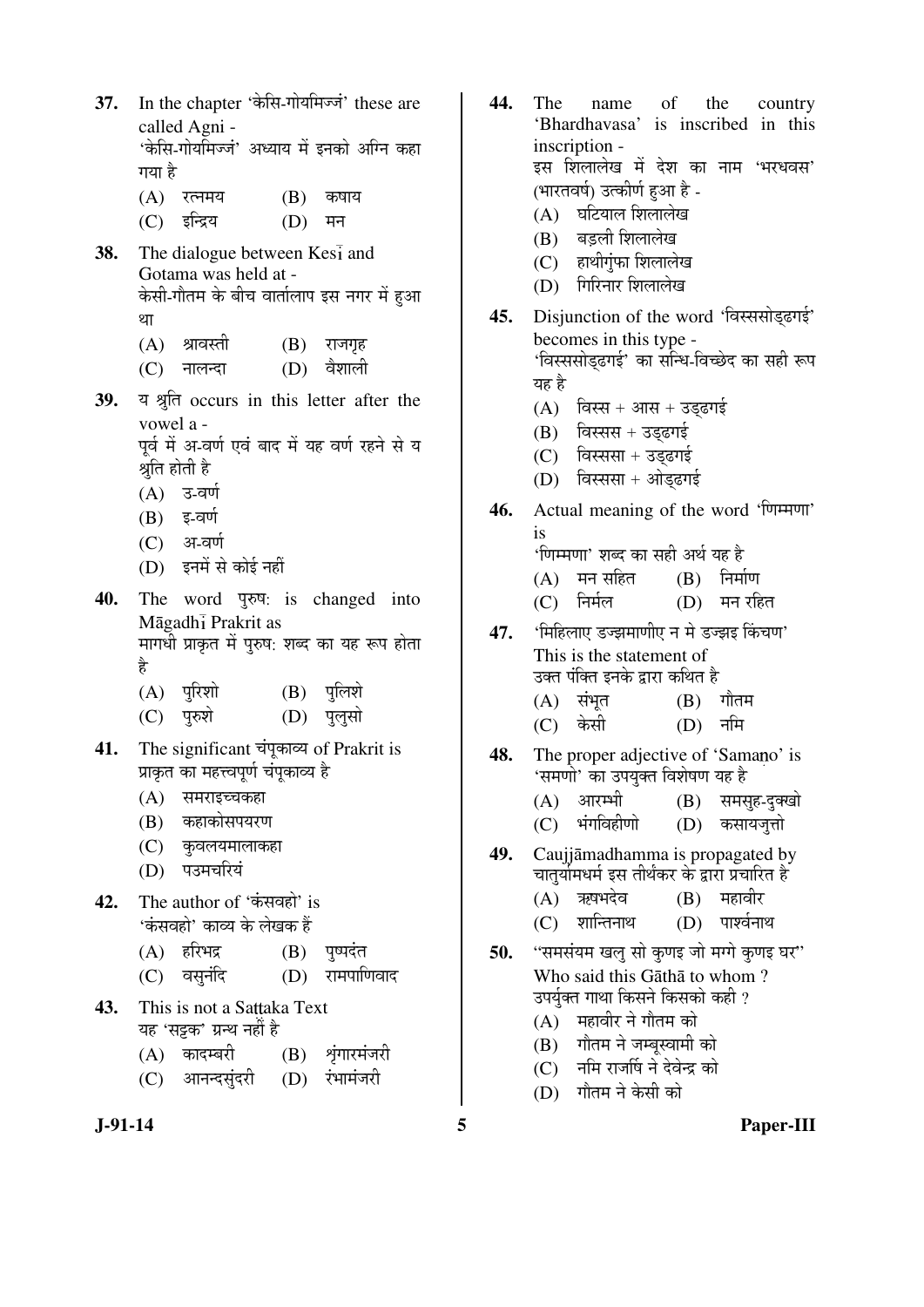| 51.<br>52. | This Suffix is used in optatives –<br>विधिलिङ में इन प्रत्ययों का प्रयोग होता हैं -<br>(B) ऊण, ओ<br>$(A)$ इय, दूण<br>न्ति, न्ते<br>ज्ज, ज्जा<br>(D)<br>(C)<br>The example of changing of 'an' to                                                                                                                                                                                                                                                                                                                                                                           | 57.        | The word 'राष्ट्र' changing into Prakrit<br>$as -$<br>'राष्ट्र' शब्द का प्राकृत रूप यह है -<br>(B)<br>(A)<br>रज्ज<br>रत्त<br>(D)<br>(C)<br>रट्ठ<br>रड्ड                                                                                                                                                                                                                                                                                                                                                                                                                                                                        |
|------------|----------------------------------------------------------------------------------------------------------------------------------------------------------------------------------------------------------------------------------------------------------------------------------------------------------------------------------------------------------------------------------------------------------------------------------------------------------------------------------------------------------------------------------------------------------------------------|------------|--------------------------------------------------------------------------------------------------------------------------------------------------------------------------------------------------------------------------------------------------------------------------------------------------------------------------------------------------------------------------------------------------------------------------------------------------------------------------------------------------------------------------------------------------------------------------------------------------------------------------------|
|            | $\alpha$ is<br>ओं के स्थान पर 'ओ' होने का उदाहरण है<br>जोण्वणं<br>कोमलं<br>(B)<br>(A)<br>पोम्मं<br>रामो<br>(C)<br>(D)                                                                                                                                                                                                                                                                                                                                                                                                                                                      | 58.        | This is the example of the verbal<br>form used only in Sàuraseni -<br>यह क्रियापद मात्र शौरसेनी प्राकृत में मिलता है<br>होइ<br>होज्जइ<br>(B)<br>(A)<br>भोदि<br>(C)<br>(D)<br>हवइ                                                                                                                                                                                                                                                                                                                                                                                                                                               |
| 53.        | This is an example of Metathesis<br>यह वर्ण-व्यत्यय का उदाहरण है<br>वाणारसी<br>(B) राअउलं<br>(A)<br>मेहो<br>नयरं<br>(C)<br>(D)                                                                                                                                                                                                                                                                                                                                                                                                                                             | 59.        | This is an example of quantitative<br>change -<br>यह मात्रात्मक परिवर्तन का उदाहरण है -<br>(B)<br>राया<br>$(A)$ सुइ<br>सामिद्धी<br>(D)<br>(C)<br>सावज्ज                                                                                                                                                                                                                                                                                                                                                                                                                                                                        |
| 54.        | $\overline{\mathcal{R}}$ is not changed in this word -<br>इस शब्द में ऋ का परिवर्तन नहीं हुआ है<br>रिसी<br>$(A)$ घयं<br>(B)<br>मिओ<br>(C)<br>(D)<br>जलं                                                                                                                                                                                                                                                                                                                                                                                                                    | 60.        | Nominative singular of 'u' ending<br>word becomes -<br>'उ' कारान्त शब्द का प्रथमा एकवचन में यह<br>रूप है                                                                                                                                                                                                                                                                                                                                                                                                                                                                                                                       |
| 55.        | Read the unit-I and II for correct<br>match:<br>प्रथम एवं द्वितीय इकाईयों को सही मिलान के<br>लिए पढ़िए :<br>Unit-I<br>Unit-II<br>$(a)$ मालाणं<br>(i)<br>प्रथमा एकवचन<br>(b) मुणिणो<br>तृतीया बहुवचन<br>(ii)<br>षष्ठी बहुवचन<br>$(c)$ णले<br>(iii)<br>पञ्चमी एकवचन<br>(d) साहूहिं<br>(iv)<br>Choose the correct match from the<br>following:<br>निम्नलिखित में से सही मिलान चुनिये :<br>(a)<br>(b)<br>(c)<br>(d)<br>(iii)<br>(ii)<br>(i)<br>(A)<br>(iv)<br>(B)<br>(iii)<br>(iv)<br>(i)<br>(ii)<br>(C)<br>(iii)<br>(i)<br>(i)<br>(iv)<br>(ii)<br>(D)<br>(i)<br>(iv)<br>(iii) | 61.<br>62. | $(A)$ ऊ<br>(B)<br>आ<br>ओ<br>(C)<br>(D)<br>उ<br>Read the Unit-I and Unit-II for<br>correct match:<br>प्रथम एवं द्वितीय इकाईयों को सही मिलान के<br>लिए पढ़िए :<br>Unit-I<br>Unit-II<br>चन्दलेहा<br>$(a)$ घनश्याम<br>(i)<br>(b) राजशेखर<br>अजनापवनंजय<br>(ii)<br>आनन्दसुन्दरी<br>(iii)<br>(c) रुद्रदास<br>(iv) कर्पूरमंजरी<br>(d) हरितमल<br>Choose the correct match from the<br>following:<br>निम्नलिखित में से सही मिलान चुनिये :<br>(B) $(c) + (iii)$<br>(A) $(a) + (ii)$<br>(D) $(b) + (iv)$<br>(C)<br>$(d) + (i)$<br>Brāhmi script is used in the following<br>inscription<br>निम्नांकित शिलालेख में ब्राह्मी-लिपि का प्रयोग |
| 56.        | This is an example of palatalisation -<br>यह तालव्यीकरण का उदाहरण है<br>चिलाओ<br>(B)<br>(A)<br>जलं<br>णिज्झरो<br>(C)<br>(D)<br>छाया                                                                                                                                                                                                                                                                                                                                                                                                                                        |            | हुआ है :<br>घटियाल<br>(A)<br>हाथीगुंफा<br>(B)<br>विन्ध्यगिरि<br>(C)<br>गोपाचल अभिलेख<br>(D)                                                                                                                                                                                                                                                                                                                                                                                                                                                                                                                                    |
|            | Paper-III                                                                                                                                                                                                                                                                                                                                                                                                                                                                                                                                                                  | 6          | $J-91-14$                                                                                                                                                                                                                                                                                                                                                                                                                                                                                                                                                                                                                      |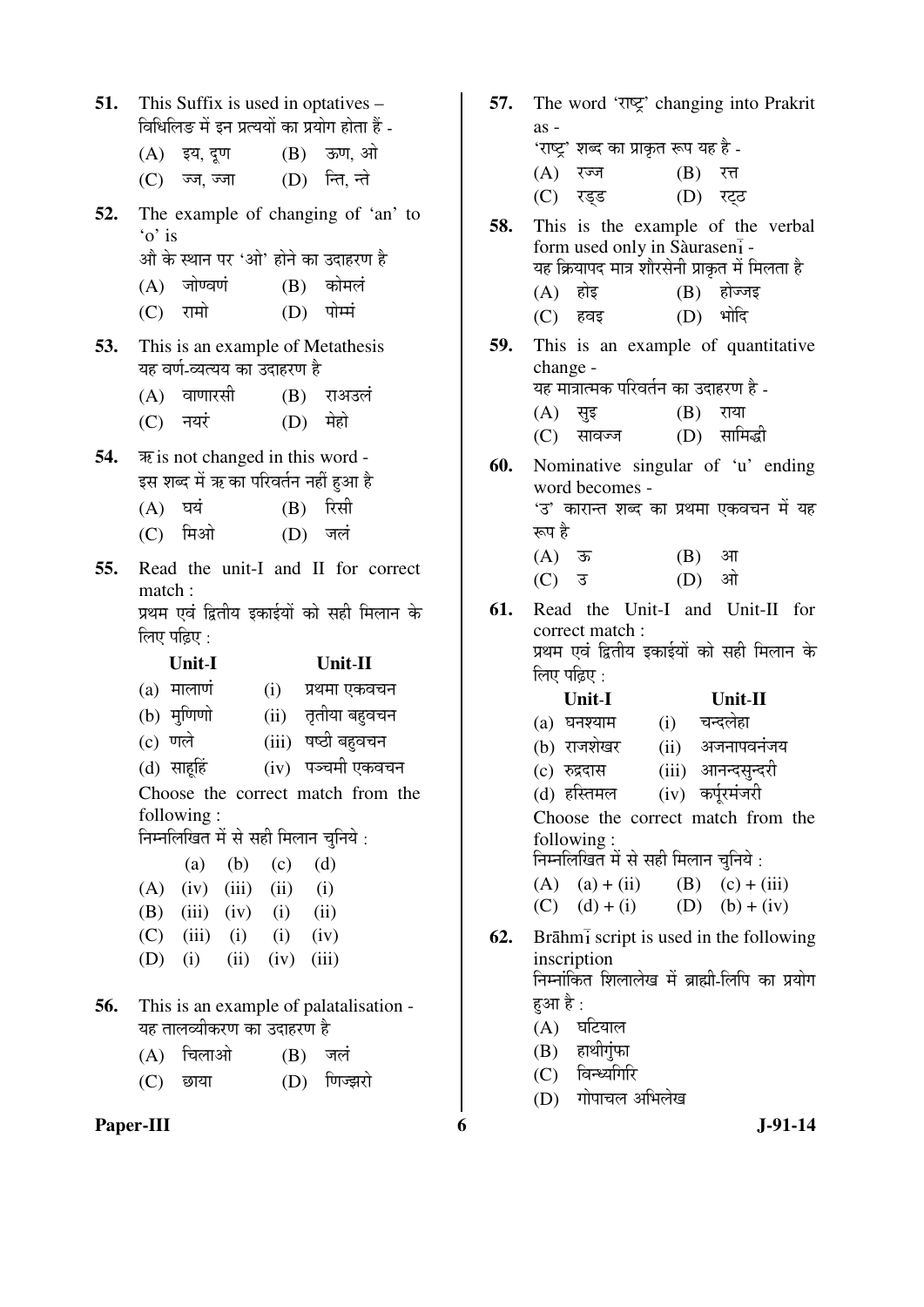| 63. 'खेमराजा स वढराज स भिखुराजा धमराजा'   |  |  |  |
|-------------------------------------------|--|--|--|
| This line is included in this inscription |  |  |  |
| उक्त पंक्ति इस शिलालेख में सम्मिलित है    |  |  |  |

- $(A)$  हाथीगूंफा शिलालेख
- $(B)$  गिरिनार शिलालेख
- $(C)$  घटियाल शिलालेख
- $(D)$  बडली शिलालेख
- **64.** Ghatiyāla Prākrit inscription is found in

घटियाल प्राकृत शिलालेख यहाँ प्राप्त हुआ है

- (A) उडीसा (B) गजरात
- (C) तमिलनाड (D) राजस्थान
- **65.** The author of the Kuvalayamālākahā belongs to this period - कुवलयमालाकहा के लेखक इस शताब्दी में हुए Æïü
	- $(A)$  आठवीं सदी  $(B)$  दसवीं सदी
	- $(C)$  पाँचवी सदी $(D)$  बारहवीं सदी
- **66.** The Kuvalayamālākahā in Prakrit Literature is known as कुवलयमालाकहा प्राकृत साहित्य में इस रूप में जानी जाती है
	- $(A)$  मुक्तककाव्य  $(B)$  खण्डकाव्य
	- $(C)$  चम्पकाव्य $(D)$  नाटक ग्रन्थ
- **67.** The language of गउडवहो is गउडवहो की भाषा यह है
	- $(A)$  शौरसेनी  $(B)$  मागधी
	- $(C)$  महाराष्टी  $(D)$  अर्धमागधी
- **68.** The hero of 'गउडवहो' is 'गउडवहो' का नायक है
	- (A) कमारपाल (B) यशोवर्मा
	- (C) सोमदेव (D) यशोधर
- **69.** The author of धूर्ताख्यान is धर्ताख्यान के लेखक हैं
	- (A) हेमचंद्रसुरि (B) जिनप्रभसुरि
	- (C) हरिभद्रसुरि (D) महेंद्रसुरि
- 70. The language of वसुदेवहिण्डी is वसदेवहिण्डी की भाषा है
	- $(A)$  अपभ्रंश  $(B)$  महाराष्ट्री (C) मागधी (D) शौरसेनी
- **71.** This is the meaning of word 'Ayadācārassa' in 'अयदाचारस्स णिच्छिदा हिंसा' 'अयदाचारस्स णिच्छिदा हिंसा' पंक्ति में 'अयदाचारस्स' पद का अर्थ है
	- $(A)$  कभी-कभी आचरण करने वाले के लिये
	- $(B)$  आचरणहीन व्यक्ति के लिये
	- (C) पापयक्त व्यक्ति के लिये
	- $(D)$  प्रयत्नरहित आचरण करने वाले के लिये
- 72. 'जंबद्दीवपण्णत्तिसंगह' is written by जंबद्दीवपण्णत्तिसंगह ग्रन्थ के लेखक हैं
	- $(A)$  मनि पदमनन्दि
	- $(B)$  मनि नेमिचन्द्र
	- (C) आचार्य देवसेन
	- (D) वड़केर आचार्य
- 73. The subject matter of the सम्मइसुत्त is related to -

सम्मइसुत्त का विषय इससे सम्बद्ध है

- $(A)$  आचार
- $(B)$  कर्मवाद
- $(C)$  अनेकान्तवाद
- (D) प्रथमानयोग
- **74.** The period of Ācārya Siddhasen is placed in आचार्य सिद्धसेन का समय यह माना जाता है
	- $(A)$  षष्ठ शताब्दी
	- $(B)$  अष्टम शताब्दी
	- $(C)$  चतर्थ शताब्दी
	- $(D)$  दशम शताब्दी
- **75.** The Uttarajihaya namis included into the category of Āgama - उत्तरज्झयणं ग्रन्थ आगम की इस श्रेणी में संयोजित हुआ है

 $(A)$  अंग  $(B)$  उपांग

- (C) छेदसत्र (D) मलसत्र
- 

**J-91-14 7 Paper-III**